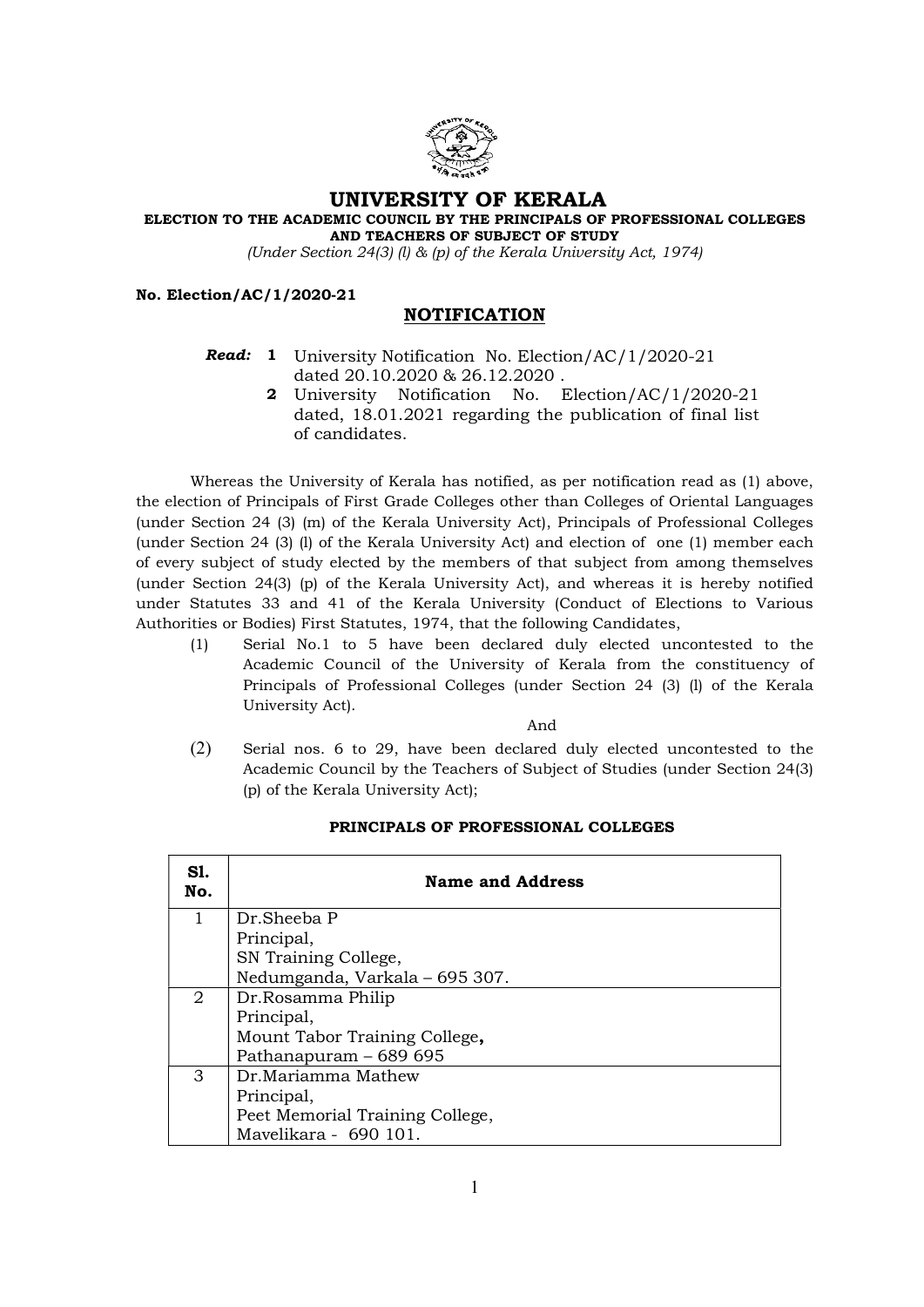|    | Dr.Rany S                              |
|----|----------------------------------------|
|    | Principal,                             |
|    | Rama Vilasom Training College,         |
|    | Valakom, Kottarakara, Kollam - 691532. |
| 5. | Dr.Rajeswari K                         |
|    | Principal,                             |
|    | Govt. College of Teacher Education     |
|    | Thycaud, Thiruvananthapuram.           |

# TEACHERS OF SUBJECT OF STUDY

| 6              | Dr.Pramod Kiran R.B                            |                        |
|----------------|------------------------------------------------|------------------------|
|                | <b>Assistant Professor</b>                     | <b>Aquatic Biology</b> |
|                | Department of Aquatic Biology & Fisheries,     | and Fisheries          |
|                | University of Kerala, Kariavattom              |                        |
| $\overline{7}$ | Dr.Rajesh SV                                   |                        |
|                | <b>Assistant Professor</b>                     | Archeology             |
|                | Department of Archaeology,                     |                        |
|                | University of Kerala, Kariavattom              |                        |
| 8              | Dr.Rejiya C.S                                  |                        |
|                | <b>Assistant Professor</b>                     | Bio-Chemistry          |
|                | Sree Ayyappa College,                          |                        |
|                | Eramallikkara                                  |                        |
| 9              | Maggie J                                       |                        |
|                | <b>Assistant Professor</b>                     | Communication          |
|                | Department of Communication & Journalism,      | and Journalism         |
| 10             | University of Kerala, Kariavattom<br>Preethi K |                        |
|                |                                                |                        |
|                | <b>Assistant Professor</b>                     | Demography             |
|                | Department of Demography,                      |                        |
| 11             | University of Kerala, Kariavattom Campus       |                        |
|                | Suresh. S                                      |                        |
|                | Associate Professor,                           | Electronics            |
|                | Sree Ayyappa College,                          |                        |
|                | Thiruvanvandoor.                               |                        |
| 12             | Ashwini Ashok                                  |                        |
|                | <b>Assistant Professor</b>                     | French and             |
|                | Government College,                            | Latin                  |
|                | Kariavattom                                    |                        |
| 13             | Dr. Manoj Changat                              |                        |
|                | Professor                                      | <b>Futures Studies</b> |
|                | Department of Futures Studies,                 |                        |
| 14             | University of Kerala, Kariavattom              |                        |
|                | Dr.Shaji.E                                     |                        |
|                | Associate Professor                            | Geology                |
|                | Department of Geology, University of Kerala    |                        |
|                | Kariavattom.                                   |                        |
| 15             | Anees A                                        |                        |
|                | <b>Assistant Professor</b>                     | German                 |
|                | Department of German, University of Kerala,    |                        |
|                | Thiruvananthapuram.                            |                        |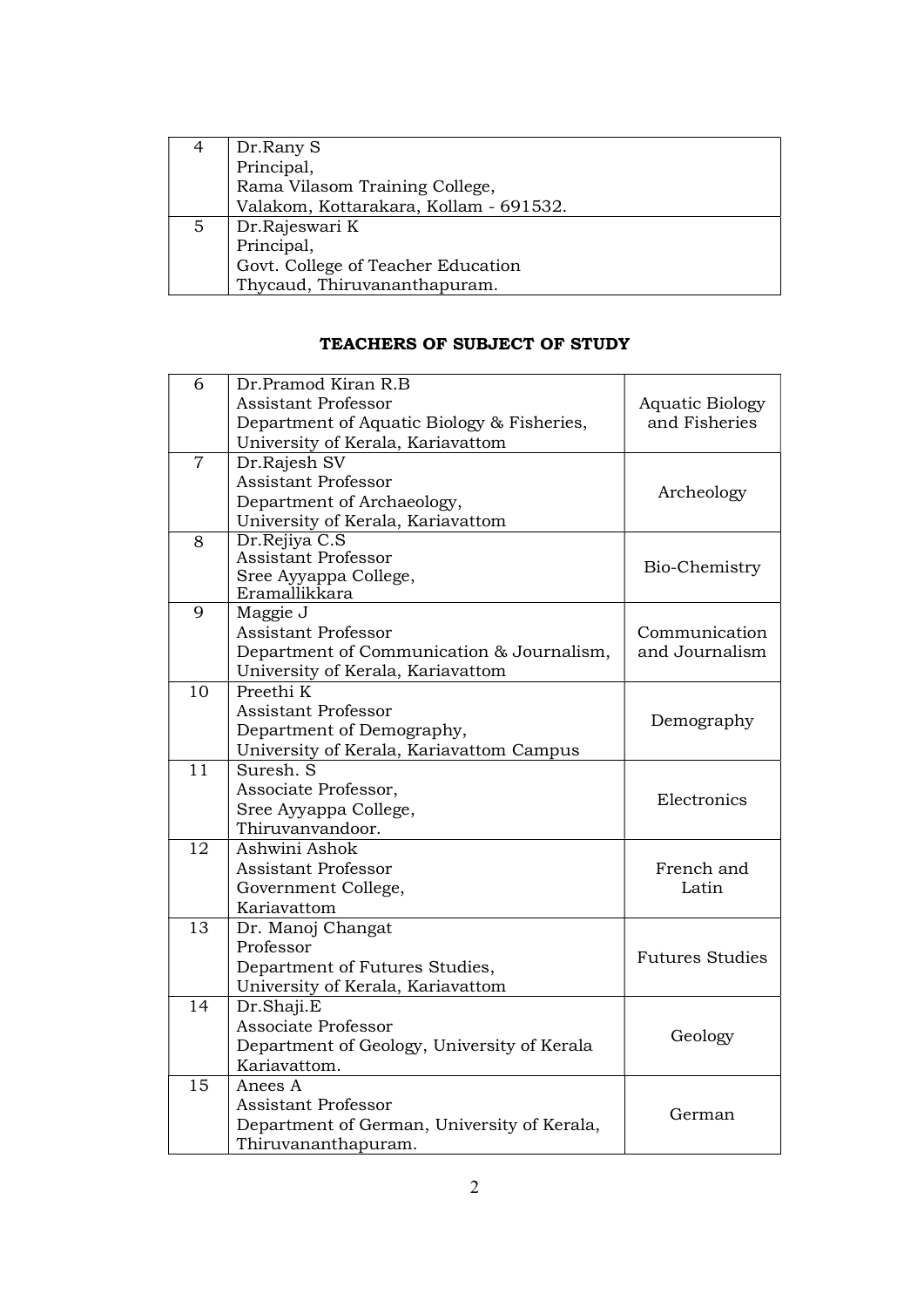| 16 | Dr. Sheeja. P.R                              |                          |
|----|----------------------------------------------|--------------------------|
|    | <b>Assistant Professor</b>                   | Home Science             |
|    | HHMSPB NSS College for Women,                |                          |
|    | Neeramankara                                 |                          |
| 17 | Viji S                                       |                          |
|    | <b>Assistant Professor</b>                   | Law                      |
|    | Govt Law College                             |                          |
|    | Thiruvananthapuram                           |                          |
| 18 | Dr.Prakasan P.M                              |                          |
|    | <b>Assistant Professor</b>                   | Library &<br>Information |
|    | Department of Library & Information Science, |                          |
|    | University of Kerala, Trivandrum             | Science                  |
| 19 | Dr.L.Darwin                                  |                          |
|    | <b>Assistant Professor</b>                   |                          |
|    | Department of Linguistics                    | Linguistics              |
|    | University of Kerala, Kariavattom            |                          |
| 20 | Dr.Sunil V.T                                 |                          |
|    | Associate Professor (Music)                  |                          |
|    | Sri Swathi Thirunal Govt. College of Music,  | Music                    |
|    | Thiruvananthapuram                           |                          |
| 21 | Dr.Sam Solomon                               |                          |
|    | Professor                                    |                          |
|    | Department of Opto-electronics,              | Optoelectronics          |
|    | University of Kerala, Kariavattom            |                          |
| 22 | Aby Tellas                                   |                          |
|    | <b>Assistant Professor</b>                   | Personal                 |
|    | Loyola College of Social Science,            | Management               |
|    | Thiruvananthapuram.                          |                          |
| 23 | Dr.Nazneen A                                 |                          |
|    | <b>Assistant Professor</b>                   |                          |
|    | Govt. College for Women,                     | Philosophy               |
|    | Thiruvananthapuram                           |                          |
| 24 | Sumi V.S                                     |                          |
|    | <b>Assistant Professor</b>                   | Polymer                  |
|    | Government College,                          | Chemistry                |
|    | Attingal                                     |                          |
| 25 | Kala Rani K.S                                |                          |
|    | <b>Assistant Professor</b>                   |                          |
|    | Govt. College for Women,                     | Psychology               |
|    | Thiruvananthapuram                           |                          |
| 26 | Dr. Sabu P. Thomas S J                       |                          |
|    | <b>Assistant Professor</b>                   |                          |
|    | Loyola College of Social Sciences,           | Social Work              |
|    | Thiruvananthapuram                           |                          |
| 27 | Dr.Jyothi S Nair                             |                          |
|    | <b>Assistant Professor</b>                   |                          |
|    | Govt. KNM Arts & Science College,            | Sociology                |
|    | Kanjiramkulam, Thiruvananthapuram            |                          |
| 28 | Dr.Mini Mol S                                |                          |
|    | <b>Assistant Professor</b>                   |                          |
|    | St.John's College,                           | <b>Statistics</b>        |
|    | Anchal                                       |                          |
|    |                                              |                          |